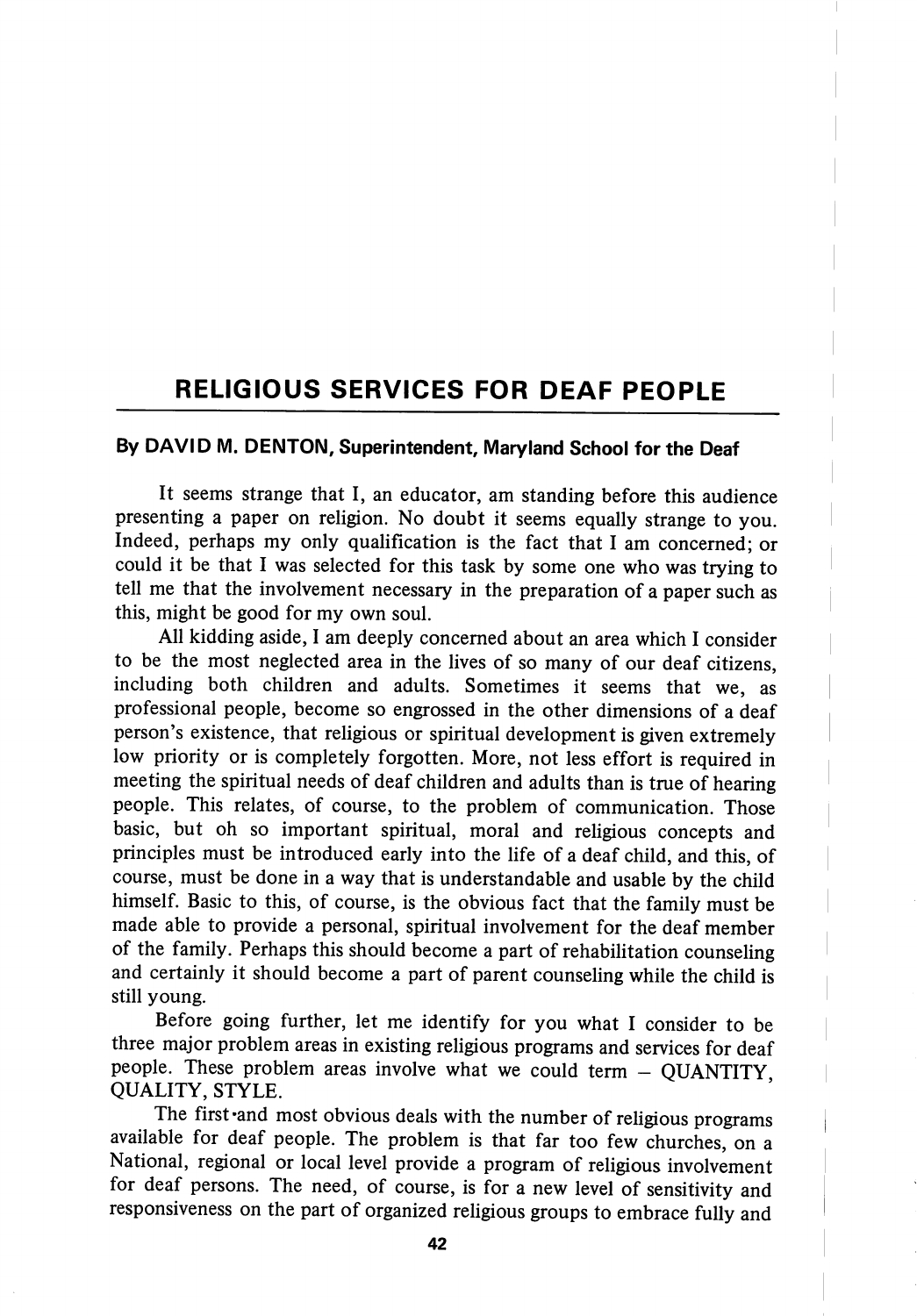fully involve deaf persons as active, responsible members of the church congregation.

The second deals with the quality of many existing religious services for the deaf. Too many of them still continue to institutionalize deaf worshippers by separating them into a special group, in a separate part of the church, or by providing opportunities for participation in only part of the total worship experience. Far too frequently, the membership of a local church is aware only of the physical presence of deaf persons, but there is little or no social or spiritual interaction. It is almost as if the deaf persons were considered non-persons. Perhaps we need to be jolted into a realization that deaf people not only have something to get from the worship experience, but they also have much to give.

Number three deals with the style or pattern of typical church programs for the deaf. They tend to be somewhat stereotyped and they seem to follow the pattern of passive or spectator type participation, rather than personal invovement. Some one interpreting a sermon is much better than nothing, but it certainly is not adequate to bring the deaf members into full spiritual fellowship. Another characteristic of traditional programs is that they tend to lack continuity. The church must minister to deaf persons of all ages, from nursery school onward. Whatever a church provides its regular membership, should also be made fully available and usable by the deaf.

The above statements have been made, not as criticism of those who give so much to the spiritual ministry of deaf people. They are mentioned instead to help focus attention upon the many, many wonderful deaf citizens who are not realizing spiritual fulfillment. WE CANNOT IGNORE THEM.

"Whosoever drinketh of the water that I shall give him shall never thirst; but the water that I shall give him shall be in him a well of water springing up into everlasting life." John 4:14.

About ninety miles south of Tokyo, Japan, is a camp operated by a church organization. On the camp grounds is a spring of cool, clear water encircled by rocks, so that it bubbles up like a drinking fountain. At the spring is a plaque and on the plaque are the words in the verse which I just quoted to you. The words are inscribed in both English and Japanese.

After the camp season was over one year, the newspapers in Tokyo carried the shocking headline that the bodies of a young couple had been found at the spring. They were from rather wealthy families and had been missing for several days and many people had been searching for them. It seems that this young couple had been forbidden to marry and, as had been feared, they committed suicide. Notes to families and friends left by this young couple carried these words "We have wandered many miles together. Here we end our lives together. We drank from the crystal spring nearby. We could not understand the meaning of the words at that spring. Perhaps if we could, we would have known how to go on living." In a very poignant way this story points up the tragic need for bringing spiritual meaning into the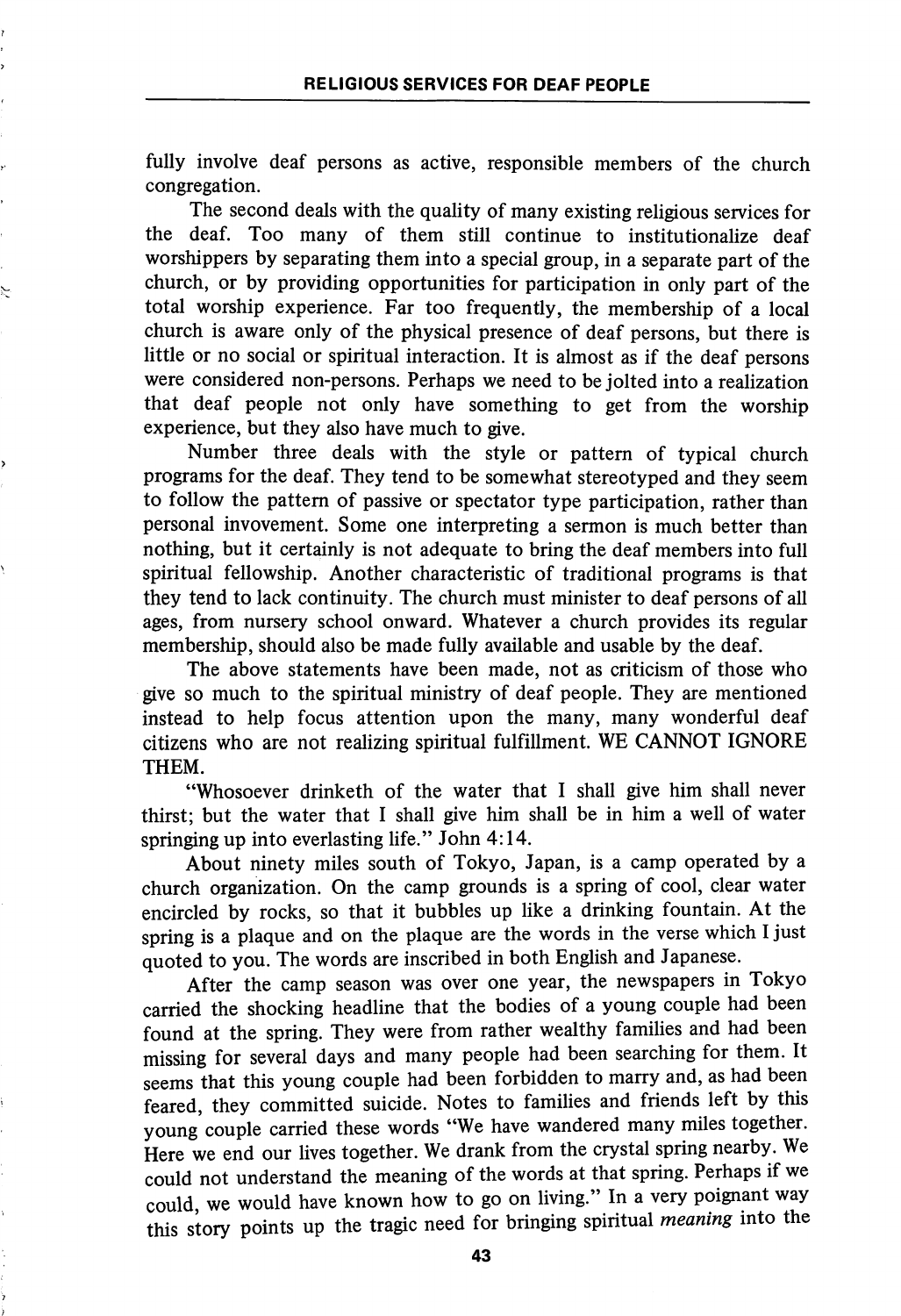reach of deaf persons and not just words. To consider the concept of rehabilitation without considering man's spiritual dimension, is to deny one of the fundamental truths of human existence. How can we remain , so indifferent? If asked what my biggest concern for the future was, I would have to answer that it involves the growing insensitivity to the need for nurturing our children's spiritual lives, and the seeming unwillingness of our social institutions to provide our children with a set of moral, spiritual values sufficient to sustain them during times of personal crises, and sufficient to prepare them for lives of responsible service to other people. I am not talking about the doctrinal nor theological aspects of religion, but rather with the recognition that deaf people do have souls. It seems that there is a tendency on the part of adults to timidly retreat from these areas of responsibility, or to simply ignore the fact that children must develop as total persons and that the spiritual and moral dimensions cannot be overlooked. It is a fundamental reality that man reaches out when all else fails and searches for a source of strength which transcends material existence. Man has a spiritual life!  $-$  Do we really care? As some one recently pointed out, it seems almost paradoxical that in this era when we are so concerned about ecology and the indignities rendered our environment, that we can be so insensitive, so dulled, to the needs of the spirit. Should we not be worried also about the pollution of our spiritual, moral environment?

There is a story about a spider which built his web in a bam. Before undertaking the job of building a web, he first of all selected a place that would give him a commanding view of the whole bam ... a place where he could be above the comings and goings of a common existence and a place from which he could see the flies which would be caught in his web and which would provide him with nourishment. He began high up among the rafters where he started to spin a long thin thread and attached the end of it to one of the beams. Then he jumped off, not in the least afraid, for although the thread was very thin, he knew it was strong enough to bear his weight and that the beam to which it was attached, was very, very strong. Spinning out more thread, he continued to descend. When he reached the spot where the center of the web was to be, he sent out other threads like the spokes of a wheel, fixing them to the walls and other suitable places. Next, beginning at the center of the web, he spun another thread in a spiral fashion, round and round, the circles becoming bigger as he went. Very carefully he fastened this thread at each point where it crossed the spokes. By this time, he had the necessary framework of the right size and shape, but the job was not yet finished. He began again at the outside with a different kind of thread ... a sticky thread this time, going round and round in smaller and smaller circles until he reached the center. Then the web was complete and he was very proud of it. The web caught many flies and the spider had an abundance of food. He soon began to grow fat and was very, very pleased with himself. One day, as he was admiring his beautiful web, he saw the long thin thread stretching upward to the roof. "I wonder what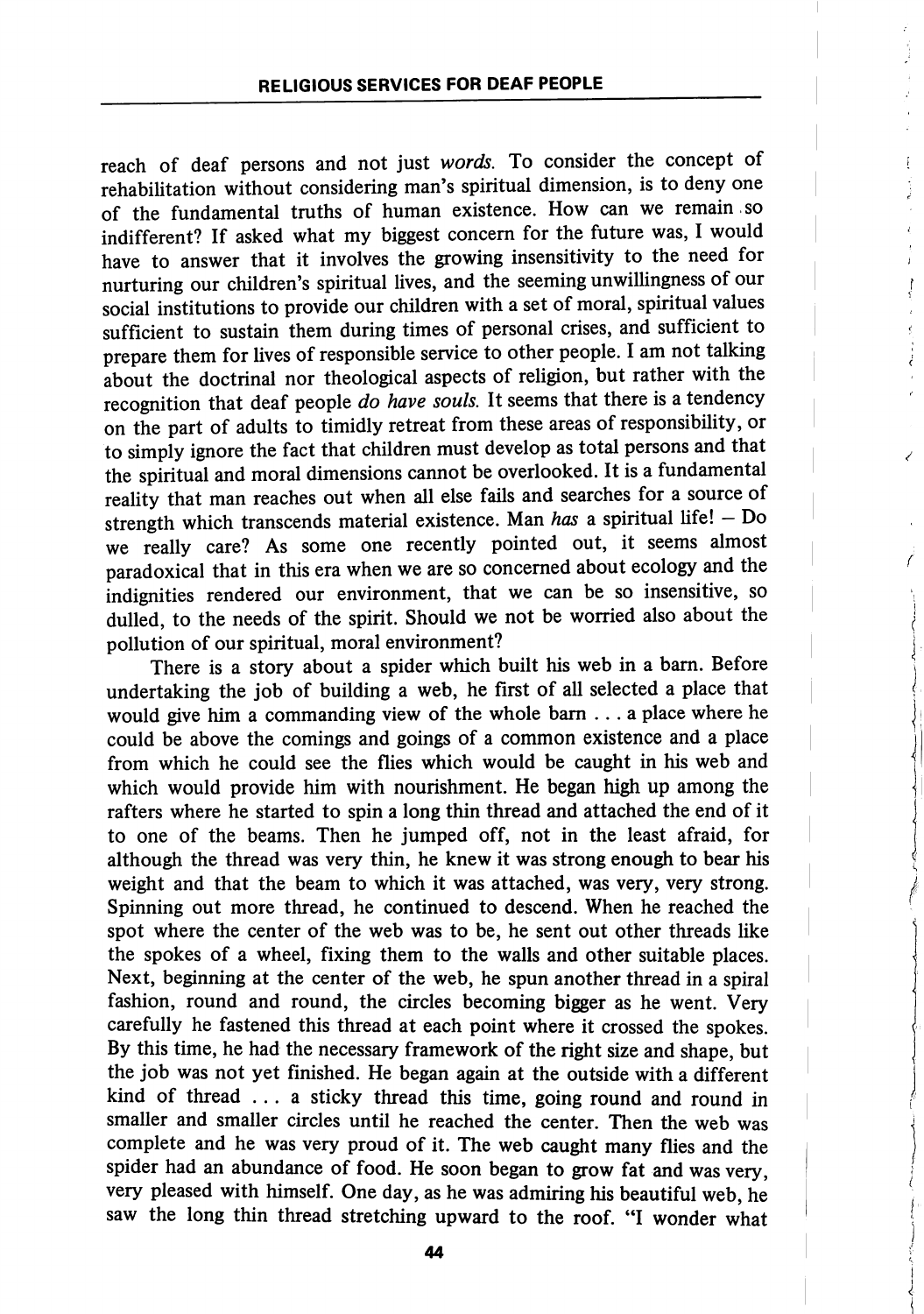that's for?" he said. "It doesn't catch any flies. Why did I ever put it away up there?" Thinking it to be of no use, he cut it. Then a sad thing happened for as soon as he had broken this one thread, the whole wonderful web collapsed. How foolish of the spider to forget the purpose of that thread upon which everything depended. How foolish to break the line that linked him with the strong supporting beam above. And how foolish to attempt to weave a web of meaningful human existence without that strong supporting thread firmly attached to the beam high above. How insensitive for us to believe that the education or the rehabilitation of deaf people is complete without provision for the direct link with the source of strength – SPIRITUAL STRENGTH.

It would seem that the prevailing attitudes toward the spiritual and religious growth of deaf children have been strongly influenced by the prevailing attitudes toward communication modes for these same deaf children in the educational setting. Communication involves and presupposes understanding and the same could be said for the spiritual development. The assumption seems to have been that if the child happened to be physically in an area where communication was occurring, he would somehow, through a process of osmosis, which I fail to understand, absorb an education. The parallel assumption seems to have been that if the deaf child was physically brought into a church, that through this same mysterious process of osmosis, he would be able to engage himself in spiritual worship. Probably the hard reality is that in both instances, he has been turned off rather than turned on. Passive involvement is simply not enough. To have meaning, the worship experience requires participation.

For your consideration and for possible discussion, let me suggest a series of factors which I consider essential if America's deaf citizens are to be able to enjoy their basic entitlements as far as their spiritual lives are concerned.

1. A family in which all members are taught to communicate manually as well as orally. Only in the accepting, loving atmosphere of a family, in which all members share and participate equally, can a child really have his spiritual needs nourished. Some one has said "The family who prays together, stays together" and I am not sure this is so wrong. For the deaf child this means the right to learn a simple child's prayer which can be said in the language of signs at his mother's knee. These very, very basic, but all powerful principles and concepts of religion, are formed early in the mind of a child. This is a part of family living and very much in keeping with the American tradition. (It might be well to pause at this moment and say that all of my remarks are based upon a strong belief in the humanitarian philosophy of Total Communication.)

2. A second factor to consider is the need for a sensitive attitude and response on the part of local churches to the needs of deaf persons within the community .. . deaf persons of all ages. Too few churches reach out and attempt to involve deaf persons in the worship experience. Much too